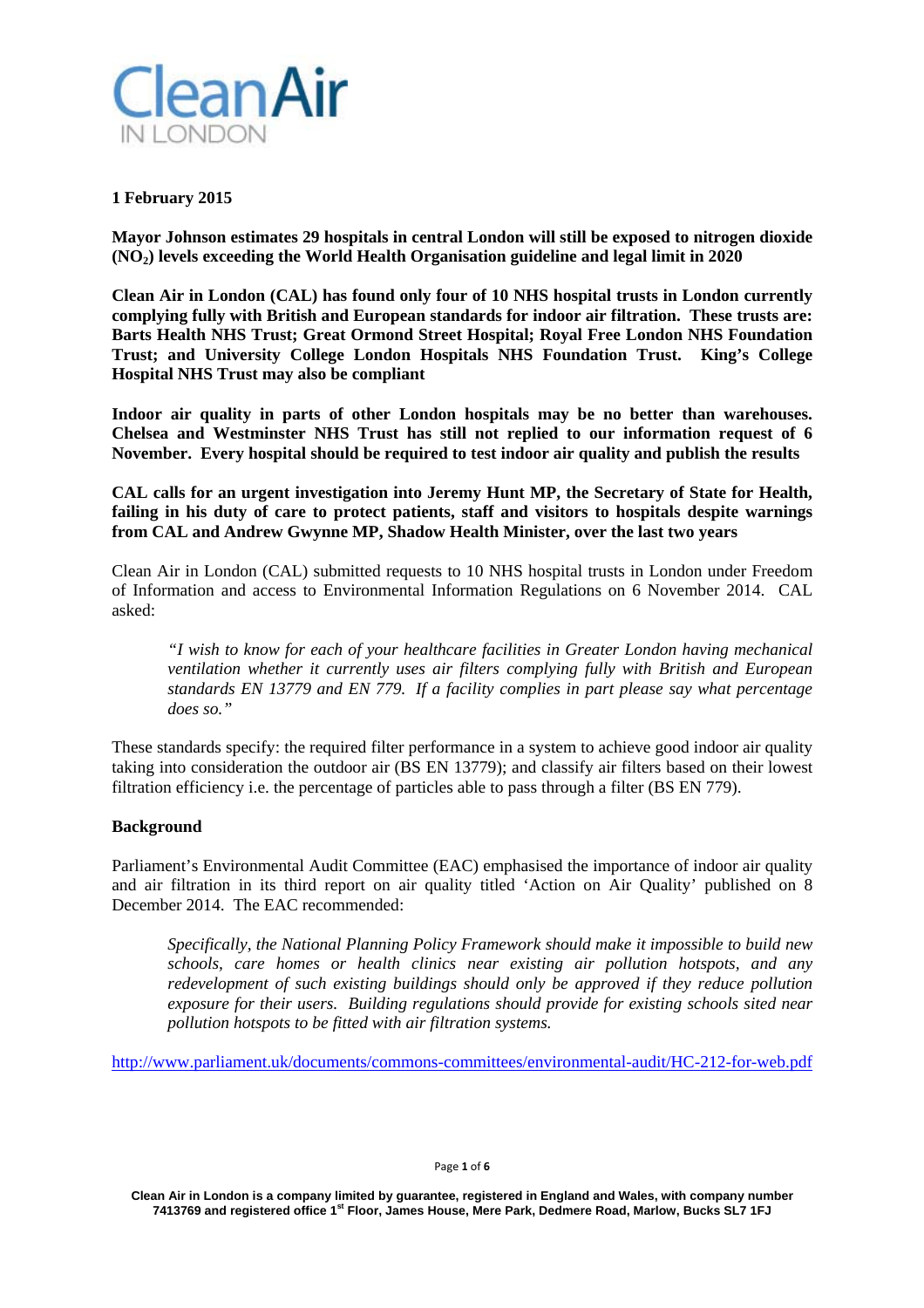

A Health Impact Assessment published as part of the Mayor's consultation on an ultra-low emission zone (ULEZ) from 2020 that was launched on 27 October 2014 stated (page 25):

*In summary the ULEZ would result in a large reduction in the number of care homes, hospitals and schools in areas of NO<sub>2</sub> exceedances. The fall is greatest in central London and is as follows:* 

- *care homes decreases from 1 (without ULEZ) to 0 (with ULEZ);*
- *hospitals decreases from 29 (without ULEZ) to 10 (with ULEZ); and*
- *schools decreases from 27 (without ULEZ) to 4 (with ULEZ).*

http://cleanair.london/wp-content/uploads/CAL-294-ULEZ-HIA\_Final\_ULEZ-consultation\_Reducedsize1.pdf

http://www.londonair.org.uk/london/asp/annualmaps.asp

### **Investigations in 2013 and now**

CAL wrote to the Rt. Hon. Jeremy Hunt MP, Secretary of State for Health, on 30 March 2013 warning him that air quality in hospitals may be no better than warehouses.

CAL told the Secretary of State for Health that the Department of Health's (DoH) guidance for healthcare premises (Engineering Health Technical Memorandum HTM 03-01) had not been updated to ensure compliance with BS EN 13779:2007 [or BS EN 13779:2012] which sets standards for the selection of air filters to achieve certain standards of indoor air quality in non-residential buildings based on local outdoor air quality.

CAL also called for an investigation into indoor air quality guidance and compliance in healthcare premises. The above correspondence and follow up Parliamentary question from Andrew Gwynne MP, Shadow Health Minister, are shown here:

http://cleanair.london/indoor-air-quality/air-quality-in-hospitals-may-be-no-better-than-warehouses/

http://cleanair.london/wp-content/uploads/CAL-234-DoH-response-220413.pdf

 *"In light of the concerns raised in your correspondence, the Department will consider adding HTM 03-01 to the list of prioritised guidance due to be considered for review within this financial year."* **DoH response dated 22 April 2013**

http://www.theyworkforyou.com/wrans/?id=2014-02-04a.185587.h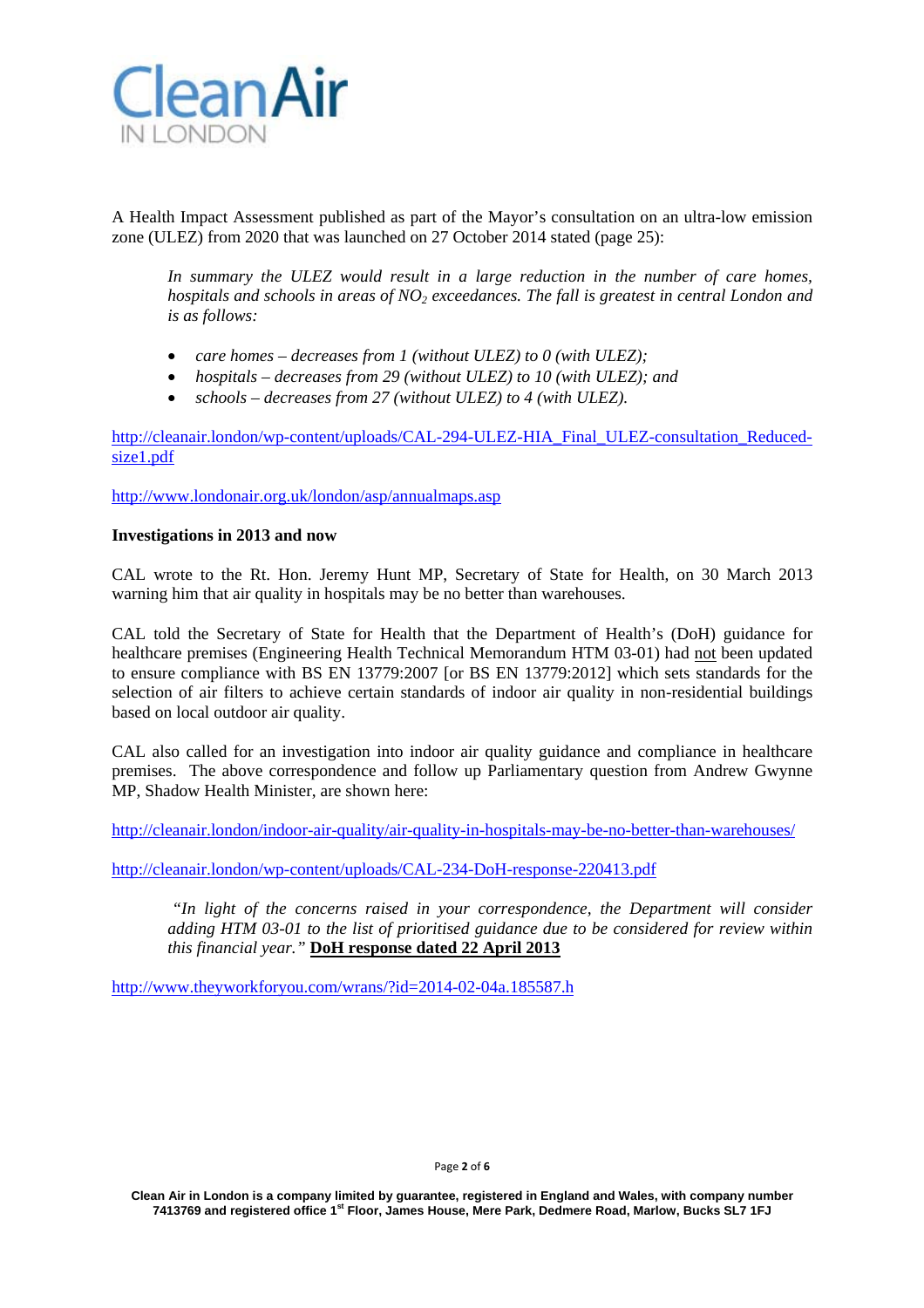

CAL's current investigation has found:

- four NHS hospital trusts in London confirming they are 100% compliant with both BS EN 13779 and BS EN 779. King's College Hospital NHS Trust may also be compliant. These are:
	- i. Barts Health NHS Trust (i.e. the Royal London Hospital, St Bartholomew's Hospital, Newham University Hospital, Mile End Hospital, The London Chest Hospital and Whipps Cross University Hospital);
	- ii. Great Ormond Street Hospital for Children NHS Foundation Trust Great (i.e. Great Ormond Street Hospital);
	- iii. King's College Hospital NHS Trust stated that most of their sites are within or on the outskirts of London - all clinical buildings where patients are treated (also laboratories), and where forced ventilation is required under HTM03-01 they comply with BS EN 13779 in terms anticipated conditions such as ODA3 [i.e. high concentrations of gases and particles] and IDA2 [i.e. medium indoor air quality] to ensure pure air quality delivery;
	- iv. Royal Free London NHS Foundation Trust (Royal Free Hospital, Barnet Hospital and Chase Farm Hospital); and
	- v. University College London Hospitals NHS Foundation Trust (i.e. University College Hospital, National Hospital for Neurology and Neurosurgery, Eastman Dental Hospital, Royal National Throat, nose and Ear Hospital, Heart Hospital and the Royal London Hospital for Integrated Medicine).
- four NHS hospital trusts in London confirming air filters in their facilities served by mechanical ventilation systems comply with BS EN 779 and DoH guidance: Health Technical Memorandum HTM03-01, not EN13779, or provided a nil response in relation to BS EN 13779. These are:
	- i. Guy's and St. Thomas' NHS Foundation Trust (i.e. Guy's Hospital and St. Thomas' Hospital);
	- ii. Moorfields Eye Hospital NHS Foundation Trust (i.e. City Road site and St Anns hospital and Northwick Park Hospital);
	- iii. Royal Marsden Hospital NHS Trust (Hospitals in Chelsea and Sutton); and
	- iv. Royal National Orthopaedic Hospital NHS Trust. An internal review was requested on 21 January after no response was provided in relation to BS EN 13779.
- As far as CAL is aware, no response has been received from the Chelsea and Westminster NHS Trust despite two acknowledgements from them and three follow up requests from CAL.

These responses are tabularised in a separate attachment. Information was released under the Open Government Licence for Public Sector Information.

http://www.nationalarchives.gov.uk/doc/open-government-licence/version/2/

Camfil UK, world leader in air filters for buildings, has supported CAL's campaign to build public understanding of indoor air quality in London since 2011. Camfil has not been involved in any aspect of these information requests.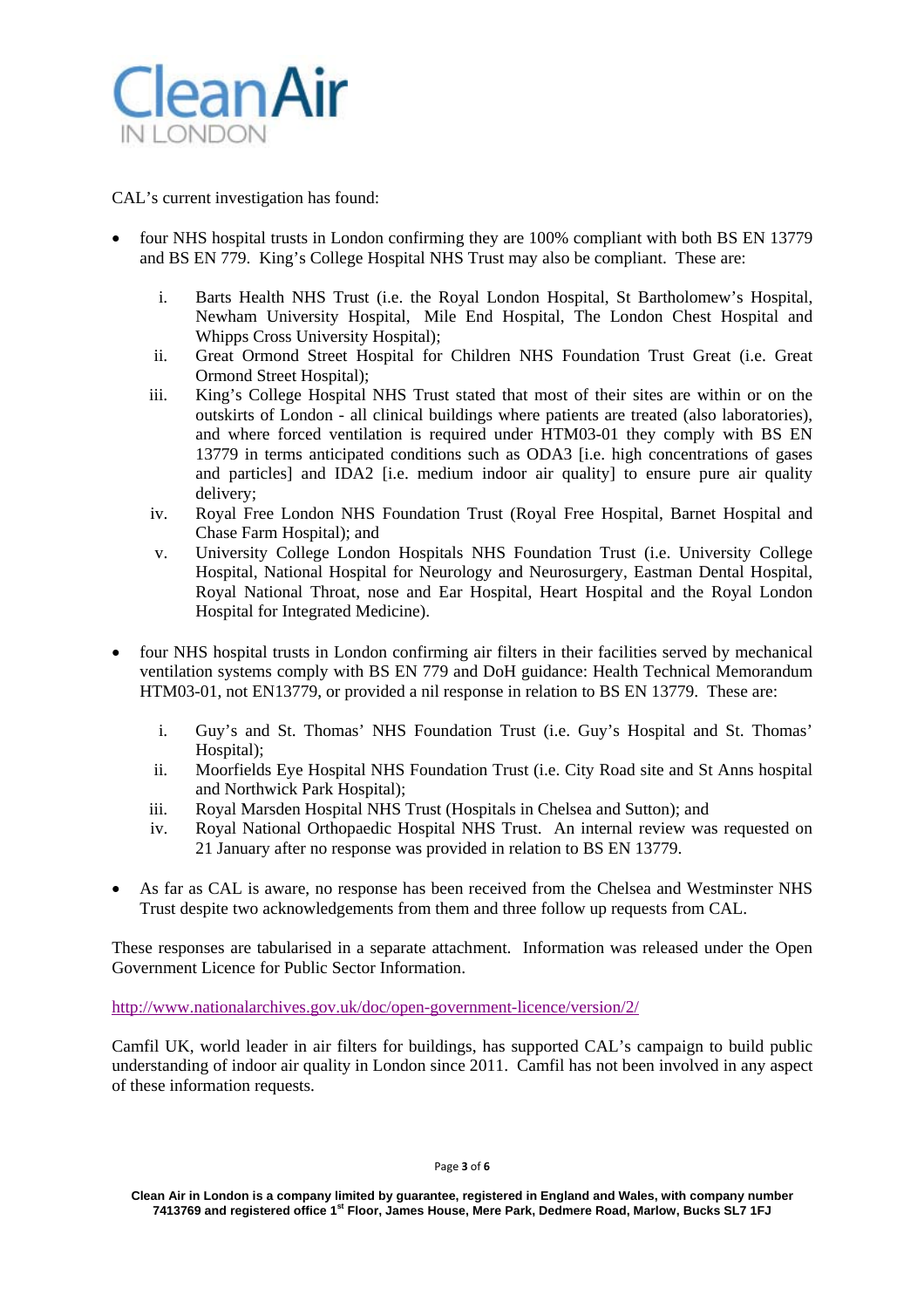

# **Quotes**

Simon Birkett, Founder and Director of Clean Air in London (CAL), said:

"Hospitals and other healthcare facilities have particular needs, even excluding those of staff and visitors and the impact of outdoor or ambient air quality, because patients are vulnerable and diseases are prevalent. Every hospital should be required to test indoor air quality and publish the results.

"Clean Air in London therefore applauds Barts Health NHS Trust, Great Ormond Street Hospital, Royal Free London NHS Foundation Trust and University College London Hospitals NHS Foundation Trust for confirming they are fully compliant with the most up-to-date standards for air filtration to maintain indoor air quality. King's College Hospital NHS Trust may also be compliant.

"Hospitals are uniquely vulnerable and exposed to heightened risks of health, fire and safety hazard. Hospitals and healthcare facilities in Europe may not be taking seriously enough the need to protect people from outdoor and indoor air pollution as well as bio particles and airborne infection. ASHRAE, a building technology society with more than 54,000 members worldwide, has estimated that up to 20% of hospital infections may now be attributed to airborne bacteria and viruses.

"CAL strongly believes patients, staff and visitors to hospitals should be protected from dangerous airborne particles and gases from outside and within healthcare premises not just 'dust', 'odour' and 'staining on surfaces' as the current Department of Health (DoH) guidance (Engineering Health Technical Memorandum HTM 03-01) largely seems to imply. BS EN 13779:2012 should be the basic requirement for all healthcare premises with mechanical ventilation and elsewhere. G4 filters recommended by DoH are 'coarse filters', appropriate in warehouses or workshops to remove 'dust', or as 'pre-filters', sometimes in dusty environments to protect the main air filters from blocking, not 'general ventilation filters' as stated in the current DoH guidance. HEPA filters should be the norm – not the exception – for operating theatres and other high care environments, whether: integrated into central air handling systems; installed at the point of use above the ceiling; or used as portable units.

"It is important to remember a hospital may have air conditioning, mechanical ventilation and/or air filtration or any combination of these - or none of them. Indoor air quality standard BS EN 13779:2012 is supported by BS EN 779:2012 which sets a minimum efficiency; for example, removing 35%, 55% or 70% of particles at 0.4 microns. Higher quality, low energy air filters, such as those using micro fibreglass media, together with a large surface area to reduce operating pressure drop can achieve and sustain much higher particle efficiencies at a lower total lifetime cost, as energy may account for up to 70% of the total cost. Ultraviolet light may eliminate some pathogens but does little or nothing to eliminate particles or gases.

"It seems there is a still a fundamental failing in DoH guidance for healthcare premises, including hospitals, that may be entirely cost-driven with little or no attention given to the need to putting 'Patients First and Foremost' and 'protecting patients and people who use services from avoidable harm'. Indoor air quality in parts of some London hospitals may be no better than warehouses.

"CAL calls for an urgent investigation into Jeremy Hunt MP, the Secretary of State for Health, failing in his duty of care to protect patients, staff and visitors to hospitals despite warnings from CAL and Andrew Gwynne MP, Shadow Health Minister over the last two years."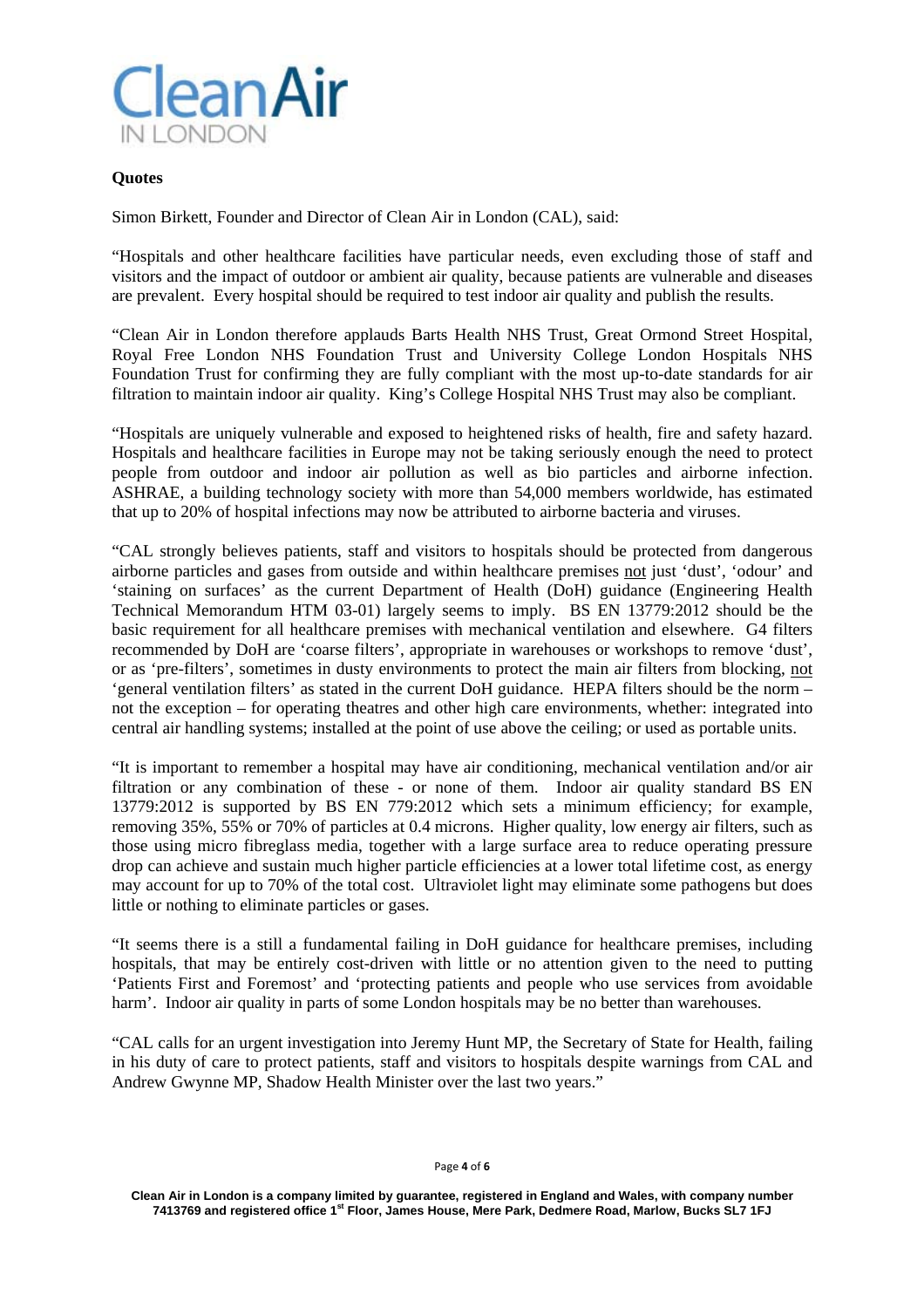

#### **Notes**

## **1. British and European standards BS EN 13779 and BS EN 779.**

**BS EN 13779** The British and European standard (BS EN 13779:2007) focuses on achieving a comfortable and healthy indoor environment in all seasons with acceptable installation and running costs. It is a national standard in all European countries. It specifies the required filter performance in a system to achieve good Indoor Air Quality taking into consideration the outdoor air. The outdoor air is categorized in three levels, from ODA 1 [Outdoor air Quality] where the air is pure except for temporary pollution such as pollen, up to ODA 3 with high concentrations of both gases and particles.

> http://www.camfil.co.uk/Filter-technology/Specifications-and-Regulations/EN-13779/

**BS EN 779** The British and European standard for air filters (BS EN 779:2012) entered into force in 2012. Its purpose is to classify air filters based on their lowest filtration efficiency. This latter is also referred to as minimum efficiency (ME in %) which is the lowest of any of the following three values for particles with a diameter of 0.4 micron  $(\mu)$ : initial efficiency, discharged efficiency or efficiency throughout the test's loading procedure. This is 35%, 55% and 70% for F7, F8 and F9 air filters respectively i.e. 65% of particles with a diameter of  $0.4\mu$  can pass through an F7 air filter.

> http://www.camfil.co.uk/Filter-technology/Specifications-and-Regulations/EN-779/

**BS EN 1822** This British and European standard for air filters is based on particle counting methods that actually cover most needs for different applications.

> http://www.camfil.co.uk/Filter-technology/Specifications-and-Regulations/EN-1822/

### **2. CAL investigation into air filter standards in hospitals and other healthcare premises in March 2013**

The Department of Health (DoH) published guidance on heating and ventilation systems titled 'Health Technical Memorandum 03-01: Specialised ventilation for healthcare premises' in 2007. The guidance is in two parts: 'Part A: Design and validation'; and 'Part B: Operational management and performance verification'. It can be found at:

https://www.gov.uk/government/publications/guidance-on-specialised-ventilation-for-healthcarepremises-parts-a-and-b